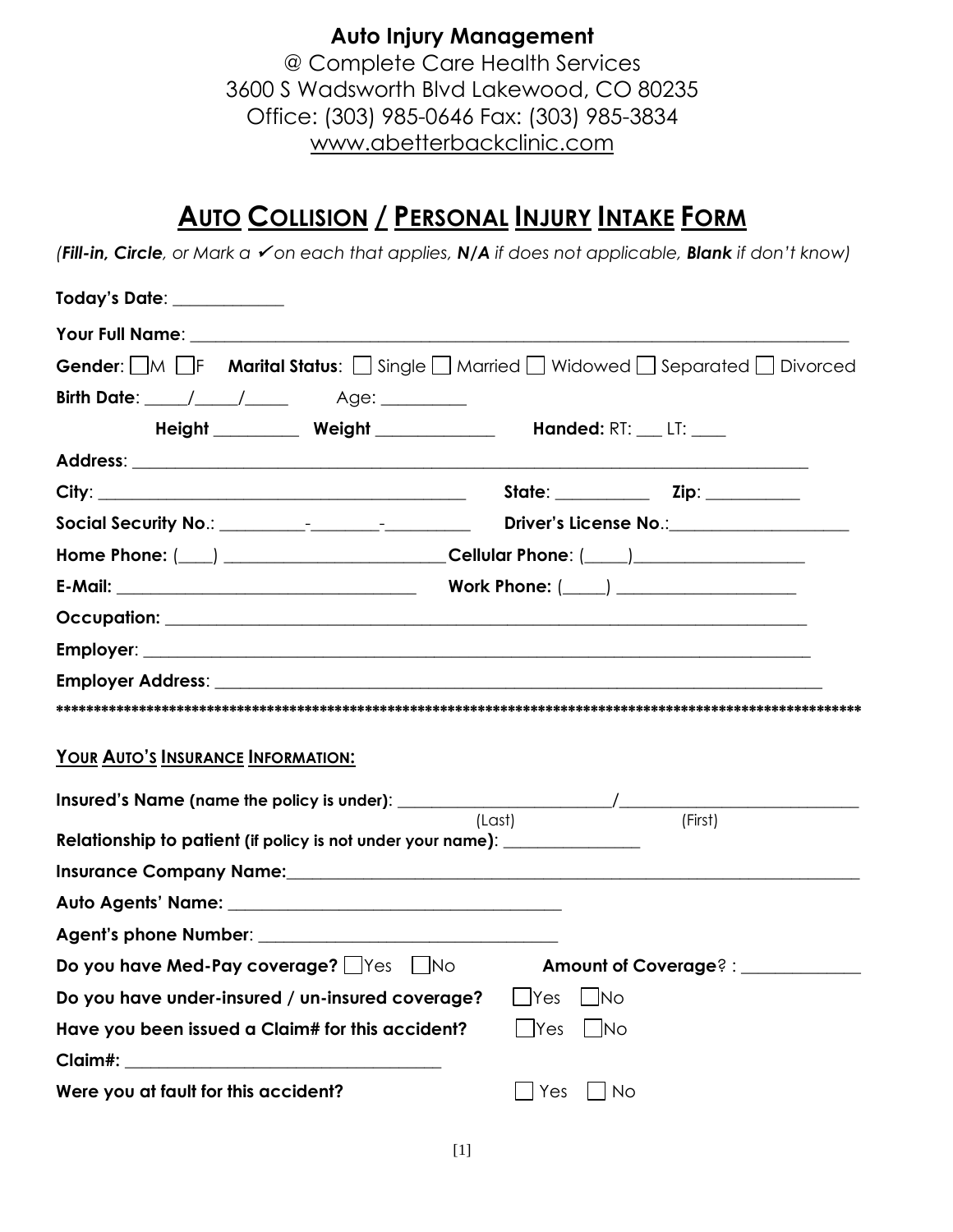@ Complete Care Health Services 3600 S Wadsworth Blvd Lakewood, CO 80235

| Other Party's AUTO INSURANCE INFORMATION (IF APPLICABLE)                                                                   |  |
|----------------------------------------------------------------------------------------------------------------------------|--|
|                                                                                                                            |  |
|                                                                                                                            |  |
|                                                                                                                            |  |
|                                                                                                                            |  |
|                                                                                                                            |  |
|                                                                                                                            |  |
| Have you retained an attorney? $\Box$ Yes $\Box$ No                                                                        |  |
|                                                                                                                            |  |
|                                                                                                                            |  |
|                                                                                                                            |  |
|                                                                                                                            |  |
| <b>COLLISION INFORMATION:</b>                                                                                              |  |
|                                                                                                                            |  |
| <b>The Weather Conditions</b> were they: $\Box$ Sunny $\Box$ Raining $\Box$ Snowing $\Box$ Foggy                           |  |
| <b>The Road was:</b> $\Box$ Dry $\Box$ Wet $\Box$ Icy <b>Light of Day:</b> $\Box$ Dawn $\Box$ Day $\Box$ Dusk $\Box$ Night |  |
|                                                                                                                            |  |
| Your Estimated speed: _______________________                                                                              |  |
| <b>Collision Type:</b> $\Box$ Rear ended $\Box$ Head-on $\Box$ Broad-sided $\Box$ Side swiped                              |  |
| Did your car Spin / got Spun? $\Box$ Yes $\Box$ No                                                                         |  |
| Did your car get pushed from the point of impact? $\Box$ Yes $\Box$ No (IF Yes, how far Feet $\rule{1em}{0.15mm}$ )        |  |
|                                                                                                                            |  |
| Car was $\Box$ Drivable OR $\Box$ Towed away $\Box$ Damage to Your Vehicle: $\$\underline{\hspace{1cm}}$                   |  |
| Have you had your car repaired yet? $\Box$ Yes $\Box$ No                                                                   |  |
| (if applicable)                                                                                                            |  |
| Other Vehicle: Year ________________ Make __________________________ Model__________________________                       |  |
| <b>Other Vehicle Damage:</b> $\Box$ Mild $\Box$ Moderate $\Box$ Severe $\Box$ Drivable OR $\Box$ Towed away                |  |
| <b>Other vehicle's occupant(s) injured:</b> $\Box$ Yes $\Box$ No $\Box$ Unsure $\Box$ Taken by Ambulance                   |  |
| Unusual circumstances: (please note)                                                                                       |  |
| (i.e.: was anyone drunk, under the influence, emotionally unstable, speeding, out of control etc.)                         |  |

 $\_$  ,  $\_$  ,  $\_$  ,  $\_$  ,  $\_$  ,  $\_$  ,  $\_$  ,  $\_$  ,  $\_$  ,  $\_$  ,  $\_$  ,  $\_$  ,  $\_$  ,  $\_$  ,  $\_$  ,  $\_$  ,  $\_$  ,  $\_$  ,  $\_$  ,  $\_$  ,  $\_$  ,  $\_$  ,  $\_$  ,  $\_$  ,  $\_$  ,  $\_$  ,  $\_$  ,  $\_$  ,  $\_$  ,  $\_$  ,  $\_$  ,  $\_$  ,  $\_$  ,  $\_$  ,  $\_$  ,  $\_$  ,  $\_$  ,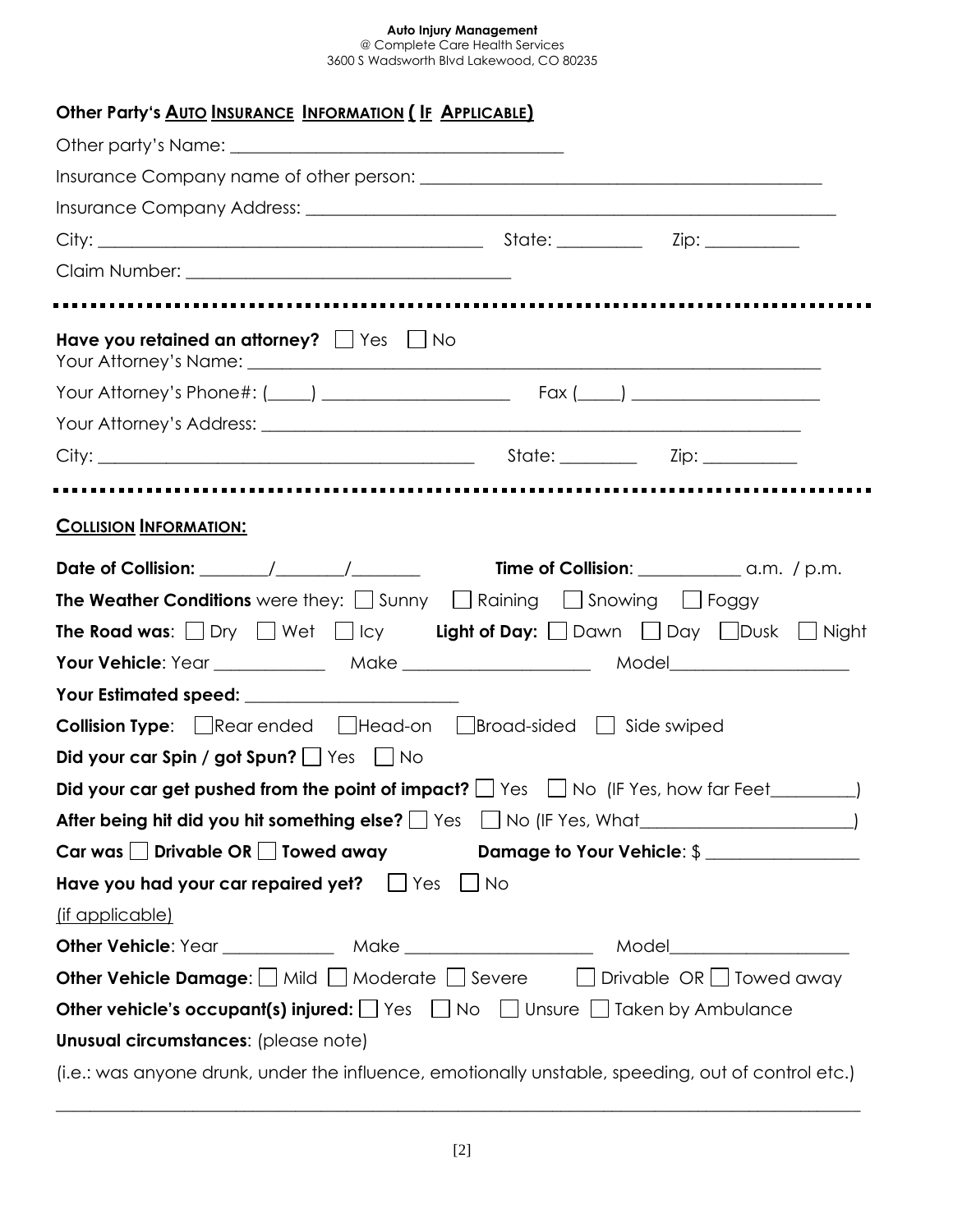| Did you take Pictures? : $\Box$ Yes $\Box$ No                                                                        |
|----------------------------------------------------------------------------------------------------------------------|
| (If so, of what) $\Box$ My car $\Box$ Other car(s) $\Box$ Accident scene $\Box$ Injured body part(s)                 |
|                                                                                                                      |
| <b>COLLISION SPECIFICS:</b>                                                                                          |
| <b>Were you</b> the: $\Box$ Driver $\Box$ Passenger                                                                  |
| <u>If passenger</u> , where <b>were you</b> sitting: $\Box$ Front Seat OR $\Box$ Back Seat                           |
| $\Box$ Right Side OR $\Box$ Left Side                                                                                |
| <b>Were you</b> wearing your seatbelt: $\Box$ Yes $\Box$ No                                                          |
| Did the airbag deploy: $\Box$ Yes $\Box$ No                                                                          |
| Impending Collision, were you: $\Box$ Aware OR $\Box$ Unaware                                                        |
| Braced OR Not brace                                                                                                  |
| <b>Right hand:</b> $\Box$ Steering wheel $\Box$ Center console $\Box$ In Lap $\Box$ Door ledge $\Box$ Other: $\Box$  |
| <b>Left hand:</b> $\Box$ Steering wheel $\Box$ Center console $\Box$ In Lap $\Box$ Door ledge $\Box$ Other: $\Box$   |
| $\Box$ Gas $\Box$ Brake $\Box$ Floor board $\Box$ Fire wall $\Box$ Other : ______________<br><b>Right foot:</b>      |
| Gas Brake Floor board Fire wall Other:<br>Left Foot:                                                                 |
| <b>Head position:</b> $\Box$ Straight ahead $\Box$ turned left $\Box$ turned right $\Box$ bent down $\Box$ bent back |
| <b>Torso position:</b> Straight ahead turned left turned right bent down $\Box$ bent back                            |
| <b>Head rest position:</b> $\Box$ lowest positon $\Box$ middle position $\Box$ highest position                      |
| <b>Seatback position:</b> $\Box$ straight up-right $\Box$ slight recline $\Box$ full recline                         |
| Did you feel your body being jarred / jerked? $\Box$ Yes $\Box$ No                                                   |
| Did you feel your seat belt restrain you / engage? $\Box$ Yes $\Box$ No                                              |
| Any bruising from the seat belt? $\Box$ Yes $\Box$ No (If yes, where on your body; $\Box$                            |
| Did any part of your body strike anything inside of your car: $\Box$ Yes<br>$ $ No                                   |
| If Yes what body part / what area of the car?                                                                        |
| Were any inside parts of your vehicle displaced or broken: $Yes \bigsqcup$<br>NO<br>If yes list:                     |
| Were any personal items displaced or broken: $YES$<br>NO<br>If yes list:                                             |
| Were you able to get out of the car? $Yes \bigsqcup$<br>$NO \Box$ (if YES Circle) On your own<br>OR Assisted         |
| <b>Did you experience:</b> Shock Lloss of Consciousness L Whiplash L Dizziness  <br>$\Box$ Other                     |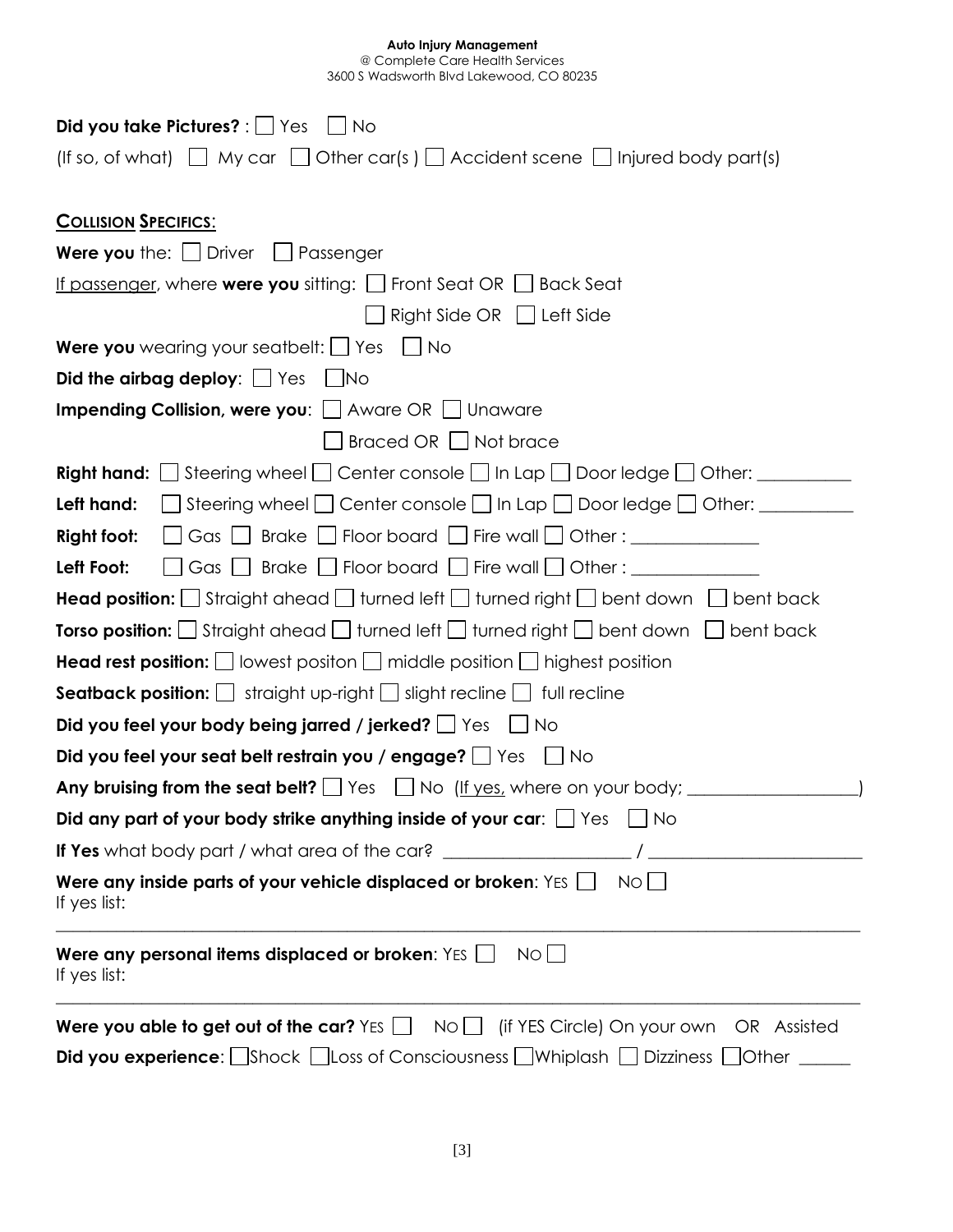**Describe Collision**: \_\_\_\_\_\_\_\_\_\_\_\_\_\_\_\_\_\_\_\_\_\_\_\_\_\_\_\_\_\_\_\_\_\_\_\_\_\_\_\_\_\_\_\_\_\_\_\_\_\_\_\_\_\_\_\_\_\_\_\_\_\_\_\_\_\_\_\_\_\_\_\_\_\_\_\_  $\_$  ,  $\_$  ,  $\_$  ,  $\_$  ,  $\_$  ,  $\_$  ,  $\_$  ,  $\_$  ,  $\_$  ,  $\_$  ,  $\_$  ,  $\_$  ,  $\_$  ,  $\_$  ,  $\_$  ,  $\_$  ,  $\_$  ,  $\_$  ,  $\_$  ,  $\_$  ,  $\_$  ,  $\_$  ,  $\_$  ,  $\_$  ,  $\_$  ,  $\_$  ,  $\_$  ,  $\_$  ,  $\_$  ,  $\_$  ,  $\_$  ,  $\_$  ,  $\_$  ,  $\_$  ,  $\_$  ,  $\_$  ,  $\_$  ,  $\_$  ,  $\_$  ,  $\_$  ,  $\_$  ,  $\_$  ,  $\_$  ,  $\_$  ,  $\_$  ,  $\_$  ,  $\_$  ,  $\_$  ,  $\_$  ,  $\_$  ,  $\_$  ,  $\_$  ,  $\_$  ,  $\_$  ,  $\_$  ,  $\_$  ,  $\_$  ,  $\_$  ,  $\_$  ,  $\_$  ,  $\_$  ,  $\_$  ,  $\_$  ,  $\_$  ,  $\_$  ,  $\_$  ,  $\_$  ,  $\_$  ,  $\_$  ,  $\_$  ,  $\_$  ,  $\_$  ,  $\_$  ,  $\_$  ,  $\_$  ,  $\_$  ,  $\_$  ,  $\_$  ,  $\_$  ,  $\_$  ,  $\_$  ,  $\_$  ,  $\_$  ,  $\_$  ,  $\_$  ,  $\_$  ,  $\_$  ,  $\_$  ,  $\_$  ,  $\_$  ,  $\_$  ,  $\_$  ,  $\_$  ,  $\_$  ,  $\_$  ,  $\_$  ,  $\_$  ,  $\_$  ,  $\_$  ,  $\_$  ,  $\_$  ,  $\_$  ,  $\_$  ,  $\_$  ,  $\_$  ,  $\_$  ,  $\_$  ,  $\_$  ,  $\_$  ,  $\_$  ,  $\_$  ,  $\_$  ,  $\_$  ,  $\_$  ,  $\_$  ,  $\_$  ,  $\_$  ,  $\_$  ,  $\_$  ,  $\_$  ,  $\_$  ,  $\_$  ,  $\_$  ,  $\_$  ,  $\_$  ,  $\_$  ,  $\_$  ,  $\_$  ,  $\_$  ,  $\_$  ,  $\_$  ,  $\_$  ,  $\_$  ,  $\_$  ,  $\_$  ,  $\_$  ,  $\_$  ,  $\_$  ,  $\_$  ,  $\_$  ,  $\_$  ,  $\_$  ,  $\_$  ,  $\_$  ,  $\_$  ,  $\_$  ,  $\_$  ,  $\_$  , \_\_\_\_\_\_\_\_\_\_\_\_\_\_\_\_\_\_\_\_\_\_\_\_\_\_\_\_\_\_\_\_\_\_\_\_\_\_\_\_\_\_\_\_\_\_\_\_\_\_\_\_\_\_\_\_\_\_\_\_\_\_\_\_\_\_\_\_\_\_\_\_\_\_\_\_\_\_\_\_\_\_\_\_\_\_\_\_\_\_\_\_\_\_ \_\_\_\_\_\_\_\_\_\_\_\_\_\_\_\_\_\_\_\_\_\_\_\_\_\_\_\_\_\_\_\_\_\_\_\_\_\_\_\_\_\_\_\_\_\_\_\_\_\_\_\_\_\_\_\_\_\_\_\_\_\_\_\_\_\_\_\_\_\_\_\_\_\_\_\_\_\_\_\_\_\_\_\_\_\_\_\_\_\_\_\_\_\_

**Draw a picture / Diagram of collision:**

## **IMMEDIATE LAW ENFORCEMENT** FOLLOWING THE COLLISION: *(Mark a* ✓ *on each that applies)*

| Police were called                              | $\Box$ Police showed to the scene            |
|-------------------------------------------------|----------------------------------------------|
| $\Box$ No police, we just exchanged information | $\Box$ Hit & Run, no information to exchange |
| I was ticketed for the accident                 | $\Box$ Other party was ticketed              |
| $\Box$ A Police report was done at the scene    | $\Box$ I filed a police report on my own     |
| $\Box$ I have copy of the police report         |                                              |
| Police Department:                              | Officer's name: _______                      |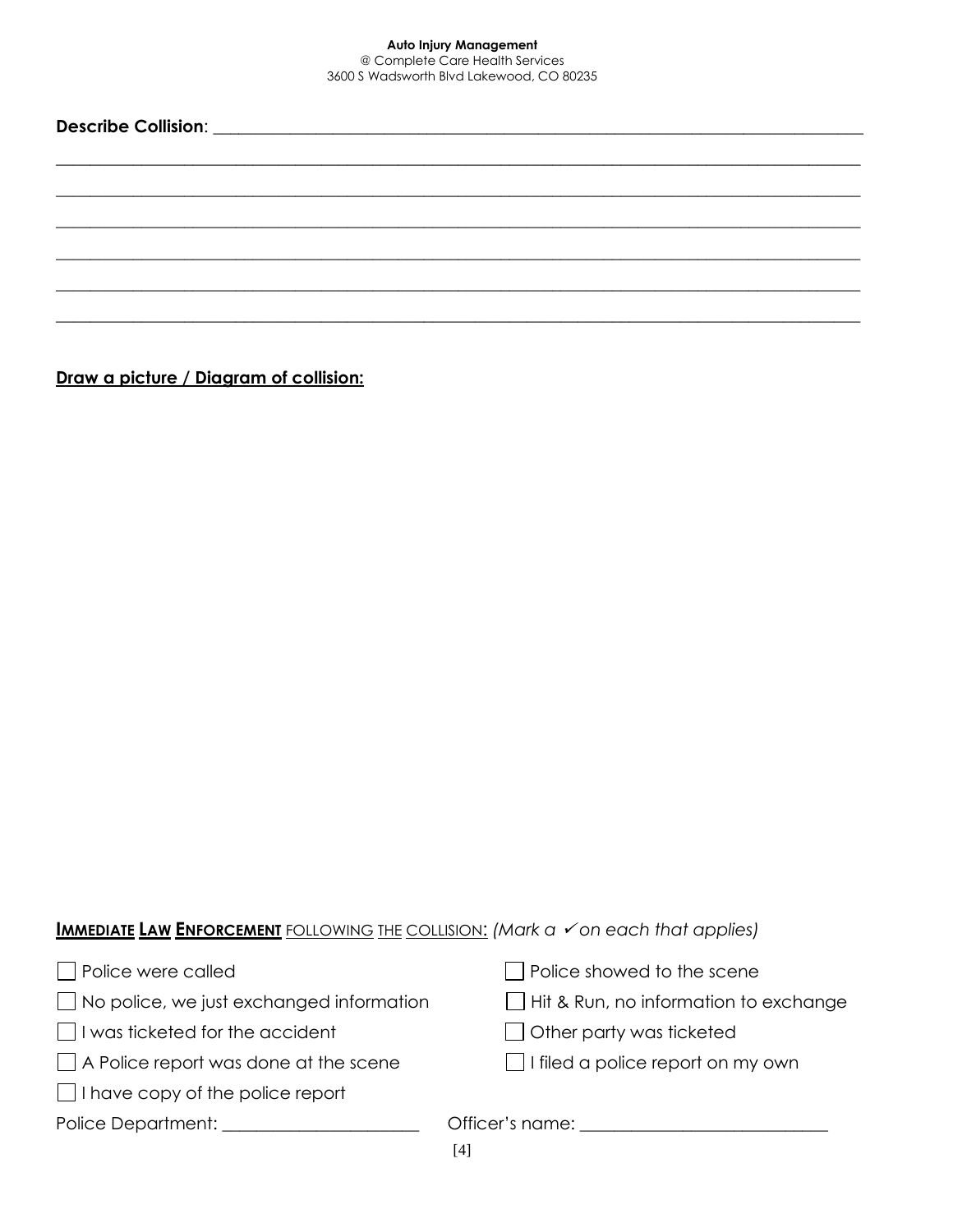#### **Auto Injury Management** @ Complete Care Health Services

3600 S Wadsworth Blvd Lakewood, CO 80235

## **Witnesses:**

| ,,,,,,,,,,,,<br>Did any other person witness the accident? $\Box$ Yes $\Box$ No: (if Yes who?):                                                                                                                                                                                                                                                                                                                                           |
|-------------------------------------------------------------------------------------------------------------------------------------------------------------------------------------------------------------------------------------------------------------------------------------------------------------------------------------------------------------------------------------------------------------------------------------------|
|                                                                                                                                                                                                                                                                                                                                                                                                                                           |
| <b>IMMEDIATE MEDICAL HELP</b> FOLLOWING THE COLLISION: (Mark a √on each that applies)                                                                                                                                                                                                                                                                                                                                                     |
| Ambulance / Paramedics were called                                                                                                                                                                                                                                                                                                                                                                                                        |
| I was treated at the scene                                                                                                                                                                                                                                                                                                                                                                                                                |
| I was transported to Hospital by Ambulance                                                                                                                                                                                                                                                                                                                                                                                                |
| Even though offered transport I opted not to: Why?______________________________                                                                                                                                                                                                                                                                                                                                                          |
| I went to the Hospital (circle) on my own / via friend / via family. When?                                                                                                                                                                                                                                                                                                                                                                |
| (circle) X-rays / Cat scan/ MRI were done at Hospital: What body area:                                                                                                                                                                                                                                                                                                                                                                    |
|                                                                                                                                                                                                                                                                                                                                                                                                                                           |
| Medication was prescribed by the Hospital: What; ________________________________                                                                                                                                                                                                                                                                                                                                                         |
|                                                                                                                                                                                                                                                                                                                                                                                                                                           |
|                                                                                                                                                                                                                                                                                                                                                                                                                                           |
|                                                                                                                                                                                                                                                                                                                                                                                                                                           |
|                                                                                                                                                                                                                                                                                                                                                                                                                                           |
| <u>FOR THIS CAR COLLISION AND BEFORE COMING TO THIS OFFICE, OTHER DOCTORS SEEN:</u>                                                                                                                                                                                                                                                                                                                                                       |
| $\Box$ Psychiatrist<br>$\Box$ Physiatrist<br>Orthopedist<br>Neurologist<br>Chiropractor<br>Acupuncturist<br><b>General Practitioner</b><br>$\Box$ Physical Therapist<br>Massage Therapist<br>Xray / MRI<br>Other: The Contract of the Contract of the Contract of the Contract of the Contract of the Contract of the Contract of the Contract of the Contract of the Contract of the Contract of the Contract of the Contract of the Con |
| If so give:<br>Clinic name<br><b>Practitioner's Name</b><br>Phone number<br>Approximate Date(s) seen                                                                                                                                                                                                                                                                                                                                      |
|                                                                                                                                                                                                                                                                                                                                                                                                                                           |
|                                                                                                                                                                                                                                                                                                                                                                                                                                           |
|                                                                                                                                                                                                                                                                                                                                                                                                                                           |
|                                                                                                                                                                                                                                                                                                                                                                                                                                           |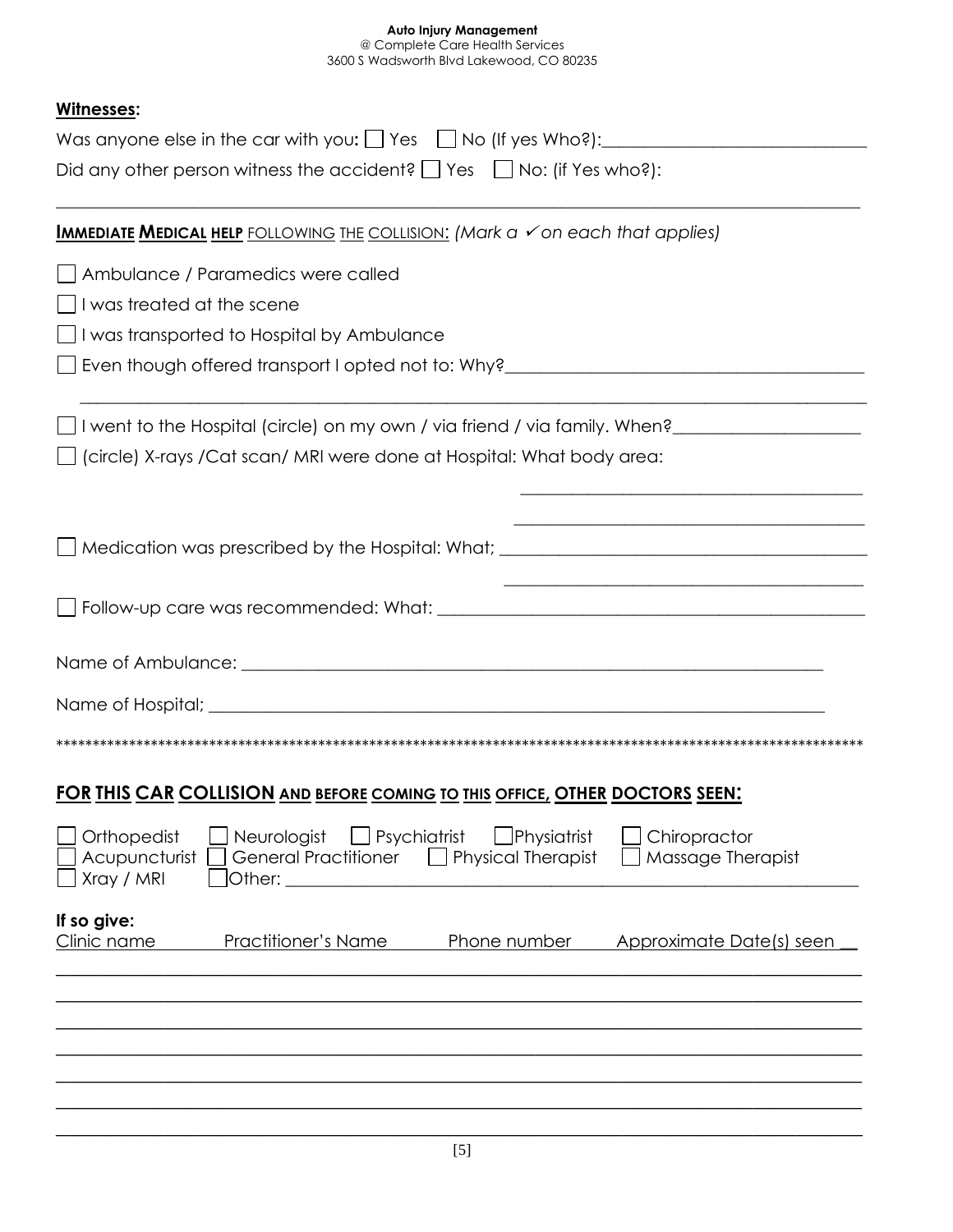**SYMPTOMATOLOGY: (Pain / Complaints) FROM THIS COLLISION, even if only felt momentarily**

## **(Muscle – Skeletal):**

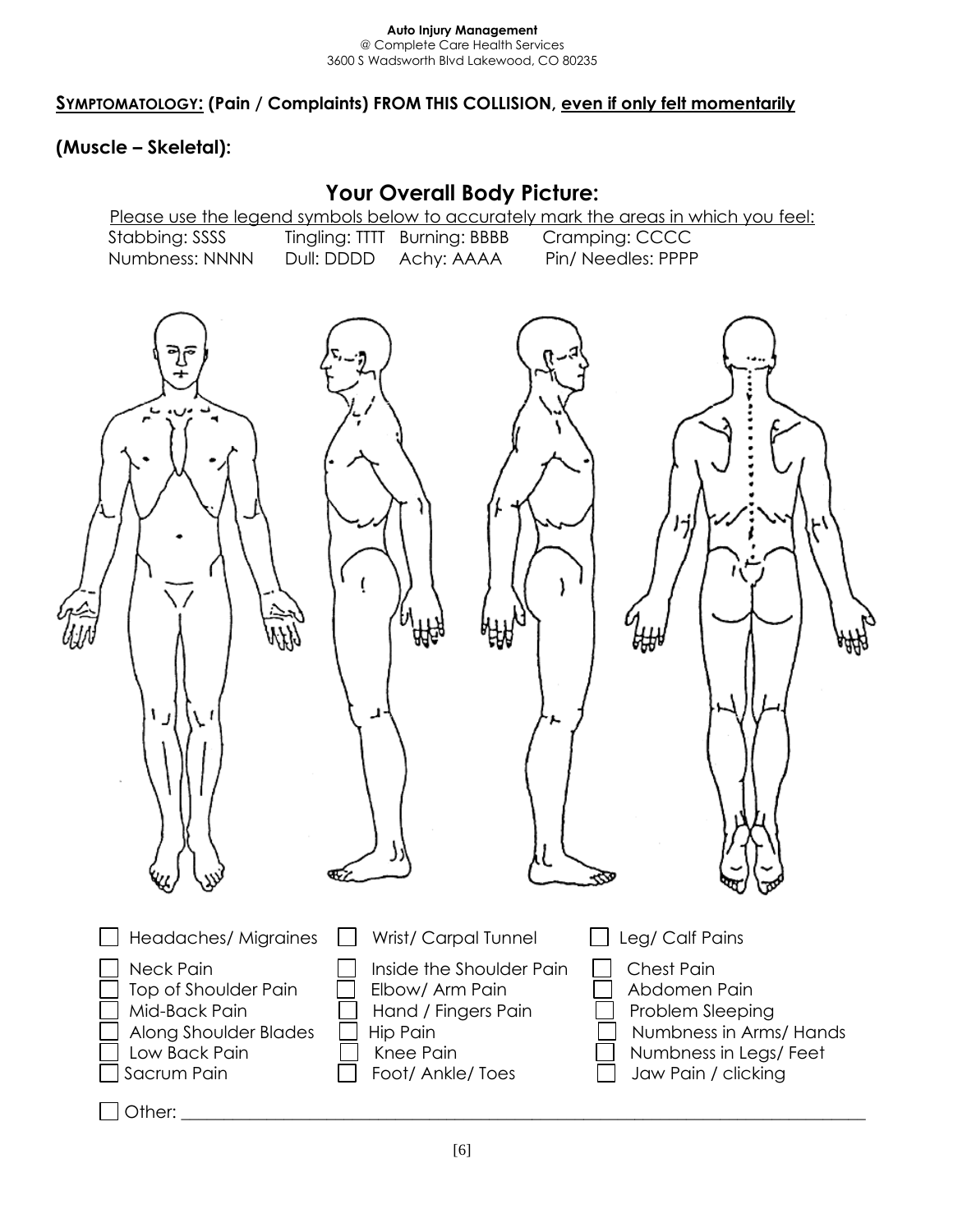# **DO NOT FILL OUT**

# **REFER / USE THIS PAGE AS A REFERENCE GUIDE FOR QUESTIONS TO COME**

| Intensity: | None         | $(= 0$ on a scale of 0 to 10)                                 |  |  |  |
|------------|--------------|---------------------------------------------------------------|--|--|--|
|            | Low          | $(= 1 to 3 on a scale of 0 to 10)$                            |  |  |  |
|            | Moderate     | $(= 4 \text{ to } 6 \text{ on a scale of } 0 \text{ to } 10)$ |  |  |  |
|            | Intense      | $(= 7 to 9$ on a scale of 0 to 10)                            |  |  |  |
|            | Emergency    | $(= 10$ on a scale of 0 to 10)                                |  |  |  |
| Timing:    |              | Daily (7 out of 7 days a week)                                |  |  |  |
|            |              | Random (off and on during the week, yet not every day)        |  |  |  |
| Frequency: | Intermittent | (Occurs 0 to 25% of the day)                                  |  |  |  |
|            | Occasionally | (Occurs 26 to 50% of the day)                                 |  |  |  |
|            | Frequently   | (Occurs 51 to 75% of the day)                                 |  |  |  |
|            | Constantly   | (Occurs 76 to 100% of the day)                                |  |  |  |
|            |              |                                                               |  |  |  |

# **DO NOT FILL OUT**

# **REFER / USE THIS PAGE AS A REFERENCE GUIDE FOR QUESTIONS TO COME**

| Type of Discomfort:                                                                           | Dull                                            |                               | Aching                                                  |         | <b>Burning</b>          |                                                                  |  |
|-----------------------------------------------------------------------------------------------|-------------------------------------------------|-------------------------------|---------------------------------------------------------|---------|-------------------------|------------------------------------------------------------------|--|
|                                                                                               | <b>Tingling</b>                                 |                               | <b>Numbness</b>                                         |         | Sharp                   |                                                                  |  |
|                                                                                               | Shooting                                        |                               | Throbbing                                               |         | Spasm                   |                                                                  |  |
| Referring:                                                                                    |                                                 |                               | None (Discomfort is contained to the area of compliant) |         |                         |                                                                  |  |
| Discomfort Radiates to the Left: (body area)<br>Discomfort Radiates to the Right: (body area) |                                                 |                               |                                                         |         |                         |                                                                  |  |
|                                                                                               |                                                 |                               |                                                         |         |                         |                                                                  |  |
|                                                                                               | Discomfort Radiates Bilaterally to: (body area) |                               |                                                         |         |                         |                                                                  |  |
| Aggravated:                                                                                   |                                                 | Upon awakening*               |                                                         |         |                         |                                                                  |  |
| / Relieved                                                                                    | In the evening*                                 |                               |                                                         |         |                         |                                                                  |  |
|                                                                                               | Upon doing; *                                   |                               |                                                         |         |                         |                                                                  |  |
|                                                                                               |                                                 | Brought on by: *              |                                                         |         |                         |                                                                  |  |
|                                                                                               |                                                 | Relieved by: *                |                                                         |         |                         |                                                                  |  |
| (*examples                                                                                    |                                                 | Any movement                  |                                                         |         | Repeated movement       |                                                                  |  |
|                                                                                               |                                                 | Bending (Forward / Backwards) |                                                         |         |                         | Side Bending (Left / Right)                                      |  |
|                                                                                               |                                                 | Turning (Left / Right)        |                                                         |         | Twisting (Left / Right) |                                                                  |  |
|                                                                                               |                                                 | <b>Sitting</b>                |                                                         | Arising |                         | <b>Standing Still</b>                                            |  |
|                                                                                               |                                                 | Walking                       |                                                         | Lifting |                         | <b>Breathing</b>                                                 |  |
|                                                                                               |                                                 | Grabbing                      |                                                         | Pushing |                         | Straining                                                        |  |
|                                                                                               |                                                 |                               | Heat/Ice                                                |         | Medication              | Rest                                                             |  |
|                                                                                               |                                                 |                               | <b>DO NOT FILL OUT</b>                                  |         |                         |                                                                  |  |
|                                                                                               |                                                 |                               |                                                         |         |                         | REFER / USE THIS PAGE AS A REFERENCE GUIDE FOR QUESTIONS TO COME |  |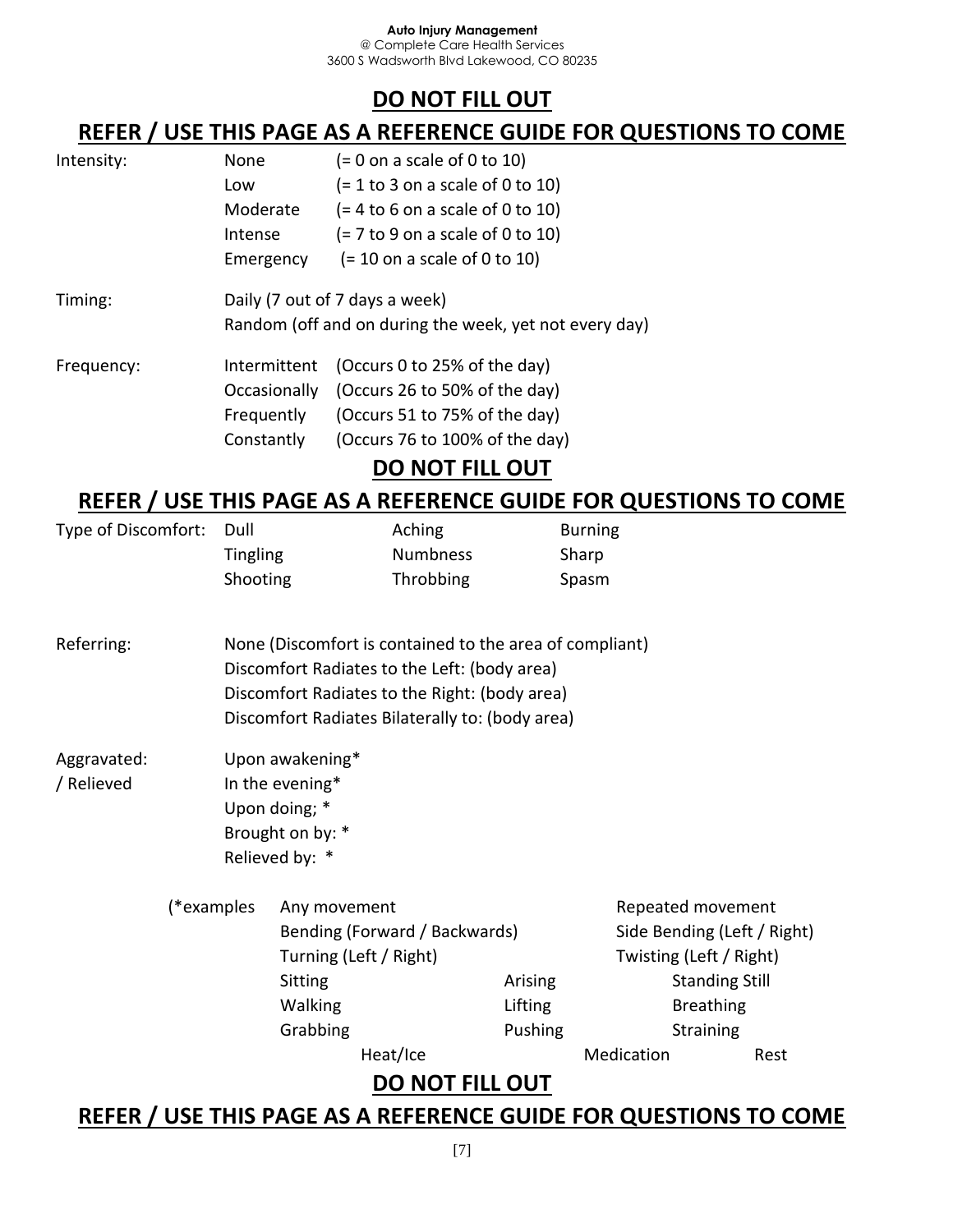@ Complete Care Health Services 3600 S Wadsworth Blvd Lakewood, CO 80235

# **Prioritize Your Symptoms / Conditions (related to prior page and your overall body picture)**

**(1st) First Body Area/Location/Condition:** \_\_\_\_\_\_\_\_\_\_\_\_\_\_\_\_\_\_\_\_\_\_\_\_\_\_\_\_\_\_\_\_\_\_\_\_\_\_\_\_\_\_\_\_\_\_\_\_\_\_\_\_\_\_\_\_\_\_\_\_\_\_\_\_\_ (Were you ever treated professionally for this, PRIOR to this car crash? Yes / No) **(2nd) Second Area/Location/Condition:** \_\_\_\_\_\_\_\_\_\_\_\_\_\_\_\_\_\_\_\_\_\_\_\_\_\_\_\_\_\_\_\_\_\_\_\_\_\_\_\_\_\_\_\_\_\_\_\_\_\_\_\_\_\_\_\_\_\_\_\_\_\_\_\_\_\_ (Were you ever treated professionally for this, PRIOR to this car crash? Yes / No) **(3rd) Third Area/Location/Condition:** \_\_\_\_\_\_\_\_\_\_\_\_\_\_\_\_\_\_\_\_\_\_\_\_\_\_\_\_\_\_\_\_\_\_\_\_\_\_\_\_\_\_\_\_\_\_\_\_\_\_\_\_\_\_\_\_\_\_\_\_\_\_\_\_\_\_\_\_\_ (Were you ever treated professionally for this, PRIOR to this car crash? Yes / No) **(4th) Fourth Area/Location/Condition:** \_\_\_\_\_\_\_\_\_\_\_\_\_\_\_\_\_\_\_\_\_\_\_\_\_\_\_\_\_\_\_\_\_\_\_\_\_\_\_\_\_\_\_\_\_\_\_\_\_\_\_\_\_\_\_\_\_\_\_\_\_\_\_\_\_\_\_\_ (Were you ever treated professionally for this, PRIOR to this car crash? Yes / No) **(5th) Fifth Area/Location/Condition:** \_\_\_\_\_\_\_\_\_\_\_\_\_\_\_\_\_\_\_\_\_\_\_\_\_\_\_\_\_\_\_\_\_\_\_\_\_\_\_\_\_\_\_\_\_\_\_\_\_\_\_\_\_\_\_\_\_\_\_\_\_\_\_\_\_\_\_\_\_\_ (Were you ever treated professionally for this, PRIOR to this car crash? Yes / No) **(6th) Sixth Area/Location/Condition:** \_\_\_\_\_\_\_\_\_\_\_\_\_\_\_\_\_\_\_\_\_\_\_\_\_\_\_\_\_\_\_\_\_\_\_\_\_\_\_\_\_\_\_\_\_\_\_\_\_\_\_\_\_\_\_\_\_\_\_\_\_\_\_\_\_\_\_\_\_ (Were you ever treated professionally for this, PRIOR to this car crash? Yes / No) **(Additional) Body Area/Location/Condition:** \_\_\_\_\_\_\_\_\_\_\_\_\_\_\_\_\_\_\_\_\_\_\_\_\_\_\_\_\_\_\_\_\_\_\_\_\_\_\_\_\_\_\_\_\_\_\_\_\_\_\_\_\_\_\_\_\_\_\_\_\_ (Were you ever treated professionally for this, PRIOR to this car crash? Yes / No) **(Additional) Body Area/Location/Condition:** \_\_\_\_\_\_\_\_\_\_\_\_\_\_\_\_\_\_\_\_\_\_\_\_\_\_\_\_\_\_\_\_\_\_\_\_\_\_\_\_\_\_\_\_\_\_\_\_\_\_\_\_\_\_\_\_\_\_\_\_\_ (Were you ever treated professionally for this, PRIOR to this car crash? Yes / No) **(Additional) Body Area/Location/Condition:** \_\_\_\_\_\_\_\_\_\_\_\_\_\_\_\_\_\_\_\_\_\_\_\_\_\_\_\_\_\_\_\_\_\_\_\_\_\_\_\_\_\_\_\_\_\_\_\_\_\_\_\_\_\_\_\_\_\_\_\_\_ (Were you ever treated professionally for this, PRIOR to this car crash? Yes / No) **(Additional) Body Area/Location/Condition:** \_\_\_\_\_\_\_\_\_\_\_\_\_\_\_\_\_\_\_\_\_\_\_\_\_\_\_\_\_\_\_\_\_\_\_\_\_\_\_\_\_\_\_\_\_\_\_\_\_\_\_\_\_\_\_\_\_\_\_\_\_ (Were you ever treated professionally for this, PRIOR to this car crash? Yes / No) **(Additional) Body Area/Location/Condition:** \_\_\_\_\_\_\_\_\_\_\_\_\_\_\_\_\_\_\_\_\_\_\_\_\_\_\_\_\_\_\_\_\_\_\_\_\_\_\_\_\_\_\_\_\_\_\_\_\_\_\_\_\_\_\_\_\_\_\_\_\_ (Were you ever treated professionally for this, PRIOR to this car crash? Yes / No) **(Additional) Body Area/Location/Condition:** \_\_\_\_\_\_\_\_\_\_\_\_\_\_\_\_\_\_\_\_\_\_\_\_\_\_\_\_\_\_\_\_\_\_\_\_\_\_\_\_\_\_\_\_\_\_\_\_\_\_\_\_\_\_\_\_\_\_\_\_\_ (Were you ever treated professionally for this, PRIOR to this car crash? Yes / No) **(Additional) Body Area/Location/Condition:** \_\_\_\_\_\_\_\_\_\_\_\_\_\_\_\_\_\_\_\_\_\_\_\_\_\_\_\_\_\_\_\_\_\_\_\_\_\_\_\_\_\_\_\_\_\_\_\_\_\_\_\_\_\_\_\_\_\_\_\_\_ (Were you ever treated professionally for this, PRIOR to this car crash? Yes / No) **(Additional) Body Area/Location/Condition:** \_\_\_\_\_\_\_\_\_\_\_\_\_\_\_\_\_\_\_\_\_\_\_\_\_\_\_\_\_\_\_\_\_\_\_\_\_\_\_\_\_\_\_\_\_\_\_\_\_\_\_\_\_\_\_\_\_\_\_\_\_ (Were you ever treated professionally for this, PRIOR to this car crash? Yes / No) **(Additional) Body Area/Location/Condition:** \_\_\_\_\_\_\_\_\_\_\_\_\_\_\_\_\_\_\_\_\_\_\_\_\_\_\_\_\_\_\_\_\_\_\_\_\_\_\_\_\_\_\_\_\_\_\_\_\_\_\_\_\_\_\_\_\_\_\_\_\_ (Were you ever treated professionally for this, PRIOR to this car crash? Yes / No) **(If you have additional body areas/locations, please ask for an additional page)**

## **Will be reviewed with your examiner**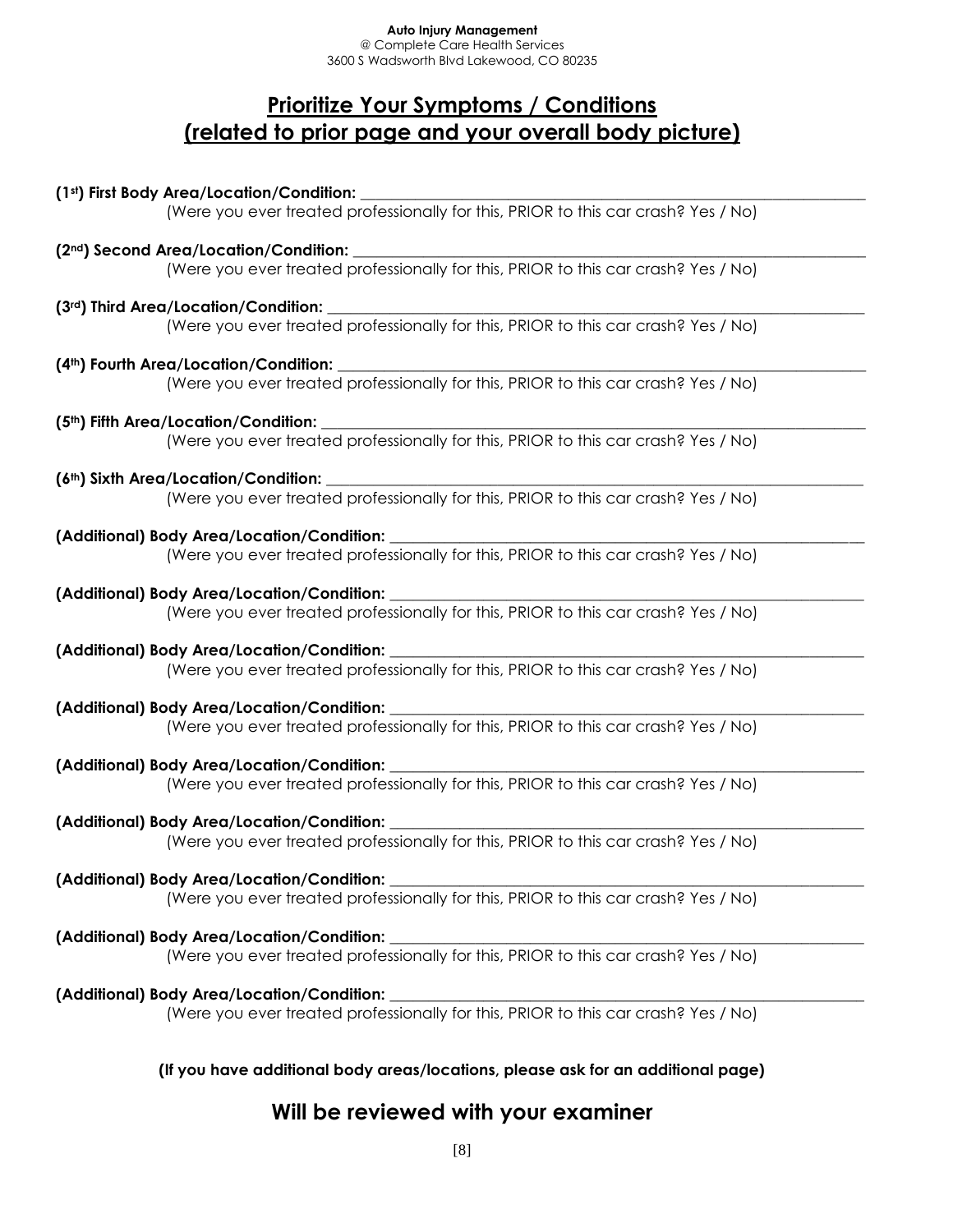## **(Cognitive / Emotional/ Sensory):**

#### *Mark a* ✓ **on symptoms that have resulted DUE TO THIS COLLISION** *Mark a X* **on symptoms that you had PRIOR but made WORSE DUE TO THIS COLLISION**



## **(Systemic):**

#### *Mark a* ✓ **on symptoms that have resulted DUE TO THIS COLLISION** *Mark a X* **on symptoms that you had PRIOR but made WORSE DUE TO THIS COLLISION**

| $\Box$ Digestive Problems $\Box$ Allergies $\Box$ Shortness of Breath $\Box$ Extreme Thirst<br>Asthma<br>□ Weight Loss / Gain □ Nausea / Vomiting □ Menstrual Irregularities □ High Blood Pressure |
|----------------------------------------------------------------------------------------------------------------------------------------------------------------------------------------------------|
|                                                                                                                                                                                                    |
| (Miscellaneous):                                                                                                                                                                                   |
| Other                                                                                                                                                                                              |
| Other                                                                                                                                                                                              |
|                                                                                                                                                                                                    |
|                                                                                                                                                                                                    |
|                                                                                                                                                                                                    |

## **Self-Care:**

**What do you do or have done for yourself to relieve any the symptoms?** (*(Mark a* ✓ *that applies)*

| Take prescription Medications<br>Recreational drugs |  |
|-----------------------------------------------------|--|
|                                                     |  |
|                                                     |  |
| Use ice                                             |  |
| Use heat                                            |  |
| Get extra Rest / sleep                              |  |
| Do Stretches                                        |  |
| Do Exercises                                        |  |
| Massage self                                        |  |
| Massage from family member / friend                 |  |
| Other:                                              |  |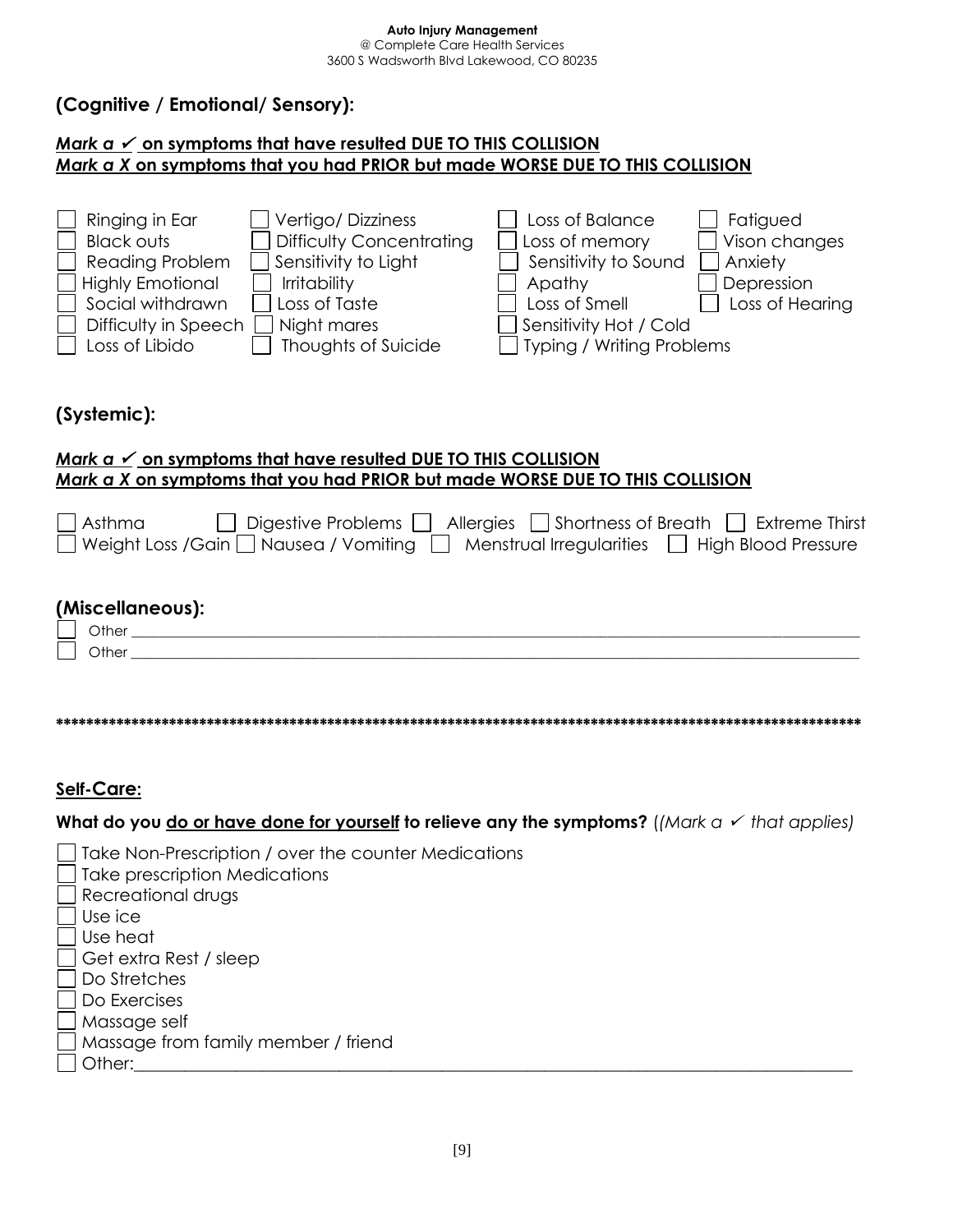@ Complete Care Health Services 3600 S Wadsworth Blvd Lakewood, CO 80235

#### *Effects of your injuries / symptoms:*

*Please mark a*  <del>✓</del> *on each that applies to your activities affected by <i>injuries due to this collision:* 

Have to hold onto something to sit or stand from a chair.

Stay at home most of the time.

Have to sit most of the day.

Stays in bed most of the day.

Change position frequently to try and get comfortable.

Have difficulty turning over in bed.

Have to lie down and rest frequently.

Have to get other people to do things for me.

#### *Please mark a*  <del>✓</del> *on each that applies to Difficulties you are having in your daily activities* **affected** *by injuries due to this collision:*



#### **How do the following positions or motions affect your pain?**

|              | No Change Relieves | Increased | If increases, Duration limited to #? |
|--------------|--------------------|-----------|--------------------------------------|
| Sitting      |                    |           | hours / minutes                      |
| Walking      |                    |           | hours / minutes                      |
| Standing     |                    |           | hours / minutes                      |
| Lying Down   |                    |           | hours / minutes                      |
| Looking up   |                    |           | hours / minutes                      |
| Looking Down |                    |           | hours / minutes                      |
| Lifting      |                    |           | weight / repetitions                 |
| Bending      |                    |           |                                      |
|              |                    | [10]      |                                      |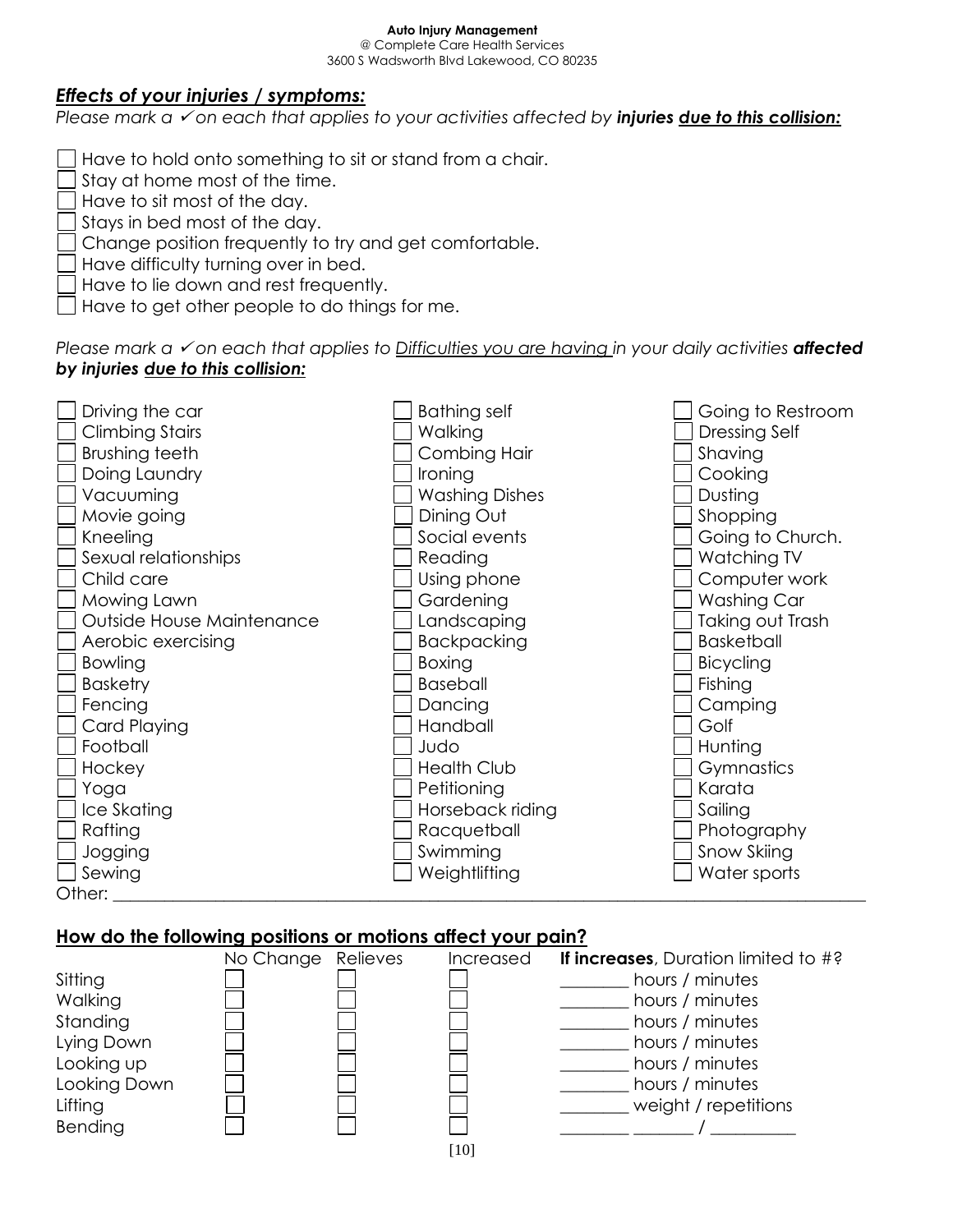| <b>EMPLOYMENT HISTORY / CHANGE</b><br>YES    <br>NO L<br>WERE YOU EMPLOYED AT THE TIME OF THE COLLISION?:<br>YES    <br>NO I<br>DID YOU LOOSE YOUR JOB DUE TO THIS COLLISION?:              |
|---------------------------------------------------------------------------------------------------------------------------------------------------------------------------------------------|
|                                                                                                                                                                                             |
| Your job Duties:                                                                                                                                                                            |
| NOT<br>Loss time from work due to this collision?: YES                                                                                                                                      |
| If yes:<br>Amount of time:<br>Day:<br>Date:                                                                                                                                                 |
|                                                                                                                                                                                             |
| Has /Have you and or your Boss modified any your work responsibilities due to the effects of this<br>collision? YES NO<br>IF SO EXPLAIN:                                                    |
| <b>PRIOR MEDICAL HISTORY: (YOU HAVE BEEN TREATED FOR, BEFORE/ OUTSIDE THIS CAR CRASH):</b>                                                                                                  |
| <b>OTHER DOCTORS SEEN</b> FOR HEALTH CONDITIONS (BEFORE OR NOT FROM THIS CAR CRASH)                                                                                                         |
| Neurologist Psychiatrist<br>Orthopedist<br>Physiatrist<br>Chiropractor<br>Acupuncturist<br>General Practitioner  <br><b>Physical Therapist</b><br>Massage Therapist<br>Xray / MRI<br>Other: |
| If so give:<br>Clinic name<br>Practitioner's Name<br>Phone number<br>Date(s) seen                                                                                                           |
|                                                                                                                                                                                             |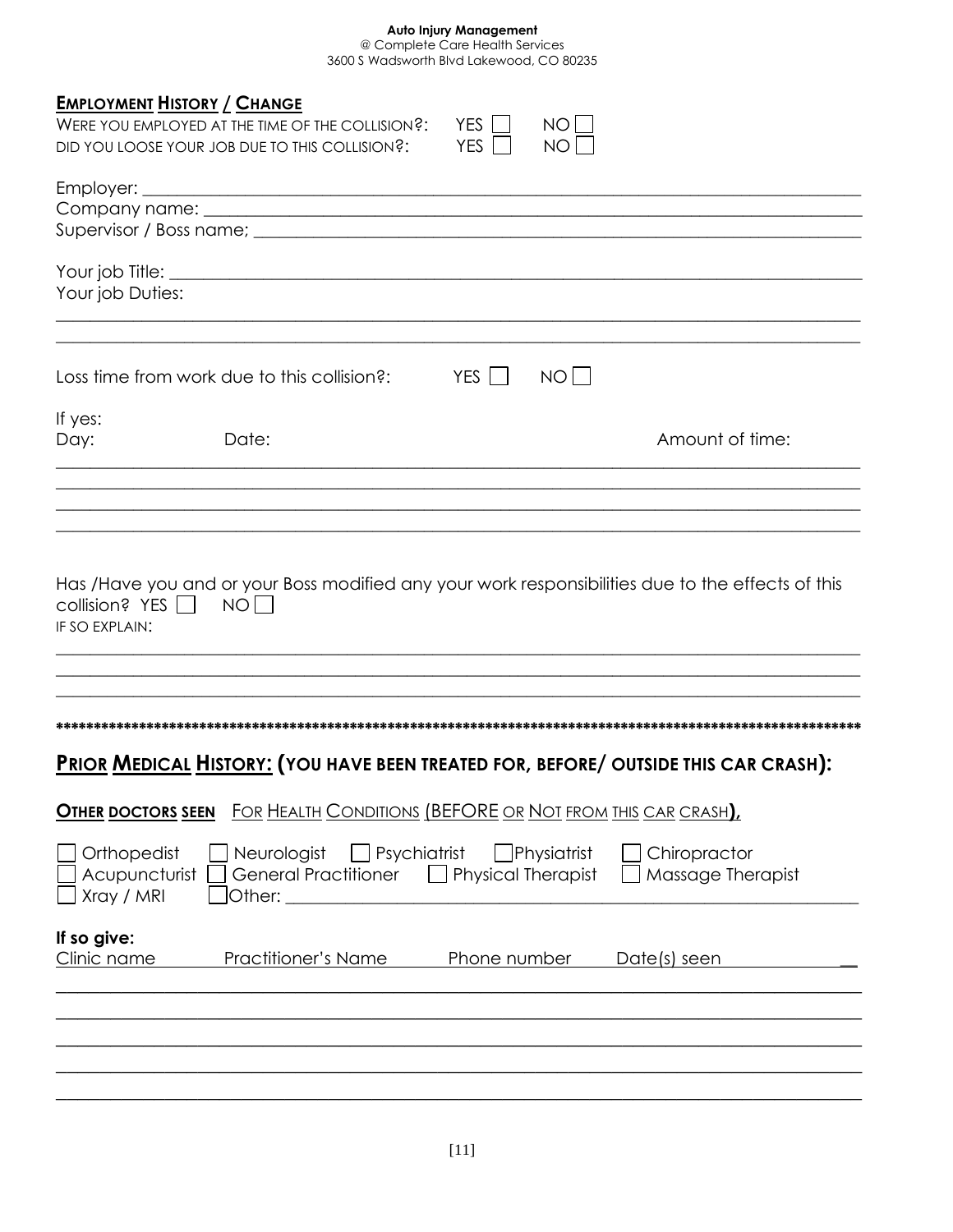# **Personal Medical History & Review of Systems**:

Please indicate with an "X" any medical problems that you currently have or have had in the past.

| Lungs / Pulmonary - breathing disorders<br>$\Box$ asthma<br>$\Box$ pulmonary embolism<br>$\Box$ COPD<br>pneumonia<br><b>n</b> emphysema <b>b</b> tuberculosis                                            |                                                                                               | $\Box$ respiratory arrest<br>$\Box$ sleep apnea | OR $\Box$ NO problems in this area<br>□ other: _____________________                                                                                                                         |
|----------------------------------------------------------------------------------------------------------------------------------------------------------------------------------------------------------|-----------------------------------------------------------------------------------------------|-------------------------------------------------|----------------------------------------------------------------------------------------------------------------------------------------------------------------------------------------------|
| Cardiac / Heart and peripheral vascular disease $OR$ $\Box$ NO problems in this area<br>$\Box$ chest pain / angina<br>$\Box$ heart attack<br>$\Box$ congestive heart failure<br>$\Box$ bleeding problems |                                                                                               |                                                 | □ high blood pressure □ rregular heartbeat, arrhythmia<br>$\Box$ heart murmur, valve disorder $\Box$ peripheral vascular disease<br>$\Box$ mitral valve prolapse $\Box$ deep vein thrombosis |
| <b>Neurologic Disorders</b><br>$\Box$ stroke or TIA<br>$\Box$ peripheral neuropathy<br>$\Box$ other: $\Box$                                                                                              | □ Parkinson's<br>$\Box$ MS                                                                    | $\Box$ polio                                    | OR $\Box$ NO problems in this area<br>$\Box$ cerebral palsy                                                                                                                                  |
| <b>Bone &amp; Joint Disorders</b><br>$\Box$ osteoarthritis<br>$\Box$ rheumatoid arthritis                                                                                                                | □ gout<br>$\square$ lupus                                                                     | OR                                              | $\Box$ NO problems in this area<br>$\Box$ osteomyelitis<br>$\Box$ ankylosing spondylitis                                                                                                     |
| <b>Gastrointestinal Disorders</b><br>$\Box$ peptic ulcer or stomach ulcer $\Box$ diverticulitis $\Box$ hepatitis - Type _____<br>$\Box$ acid reflux, GERD<br>□ GI bleed                                  | $\Box$ irritable bowel $\Box$ liver disease<br>$\Box$ inflammatory bowel disease              |                                                 | OR $\Box$ NO problems in this area                                                                                                                                                           |
| <b>Genitourinary Disorders</b><br>$\Box$ urinary tract infection<br>$\Box$ bladder problems                                                                                                              | $\Box$ kidney problems<br>$\Box$ kidney stones                                                |                                                 | OR $\Box$ NO problems in this area<br>a dialysis, kidney failure                                                                                                                             |
| <b>Metabolic &amp; Other Disorders</b><br>$\square$ Diabetes x ________ years<br>$\Box$ thyroid problems<br>$\Box$ sickle cell disease $\Box$ any skin ulcer<br>$\Box$ high cholesterol or lipids        | $\Box$ skin disorder ______________<br>$\Box$ psoriasis<br><b>n</b> tooth abscess, gingivitis |                                                 | OR $\Box$ NO problems in this area<br>$\Box$ depression<br>$\Box$ anxiety<br>a alcohol or drug dependency                                                                                    |
| Cancer: any type -- please specify                                                                                                                                                                       |                                                                                               | <b>OR</b>                                       | $\Box$ NO problems in this area                                                                                                                                                              |

**Allergies**: *(please list all medications, food environmental issues that cause allergic reaction)*

**Medications**: *(please list all medications, social drugs and supplements that you currently take)* \_\_\_\_\_\_\_\_\_\_\_\_\_\_\_\_\_\_\_\_\_\_\_\_\_\_\_ \_\_\_\_\_\_\_\_\_\_\_\_\_\_\_\_\_\_\_\_\_\_\_\_\_\_\_ \_\_\_\_\_\_\_\_\_\_\_\_\_\_\_\_\_\_\_\_\_\_\_\_\_\_\_

\_\_\_\_\_\_\_\_\_\_\_\_\_\_\_\_\_\_\_\_\_\_\_\_\_\_\_ \_\_\_\_\_\_\_\_\_\_\_\_\_\_\_\_\_\_\_\_\_\_\_\_\_\_\_ \_\_\_\_\_\_\_\_\_\_\_\_\_\_\_\_\_\_\_\_\_\_\_\_\_\_\_ \_\_\_\_\_\_\_\_\_\_\_\_\_\_\_\_\_\_\_\_\_\_\_\_\_\_\_ \_\_\_\_\_\_\_\_\_\_\_\_\_\_\_\_\_\_\_\_\_\_\_\_\_\_\_ \_\_\_\_\_\_\_\_\_\_\_\_\_\_\_\_\_\_\_\_\_\_\_\_\_\_\_

\_\_\_\_\_\_\_\_\_\_\_\_\_\_\_\_\_\_\_\_\_\_\_\_\_\_\_ \_\_\_\_\_\_\_\_\_\_\_\_\_\_\_\_\_\_\_\_\_\_\_\_\_\_\_ \_\_\_\_\_\_\_\_\_\_\_\_\_\_\_\_\_\_\_\_\_\_\_\_\_\_\_ \_\_\_\_\_\_\_\_\_\_\_\_\_\_\_\_\_\_\_\_\_\_\_\_\_\_\_ \_\_\_\_\_\_\_\_\_\_\_\_\_\_\_\_\_\_\_\_\_\_\_\_\_\_\_ \_\_\_\_\_\_\_\_\_\_\_\_\_\_\_\_\_\_\_\_\_\_\_\_\_\_\_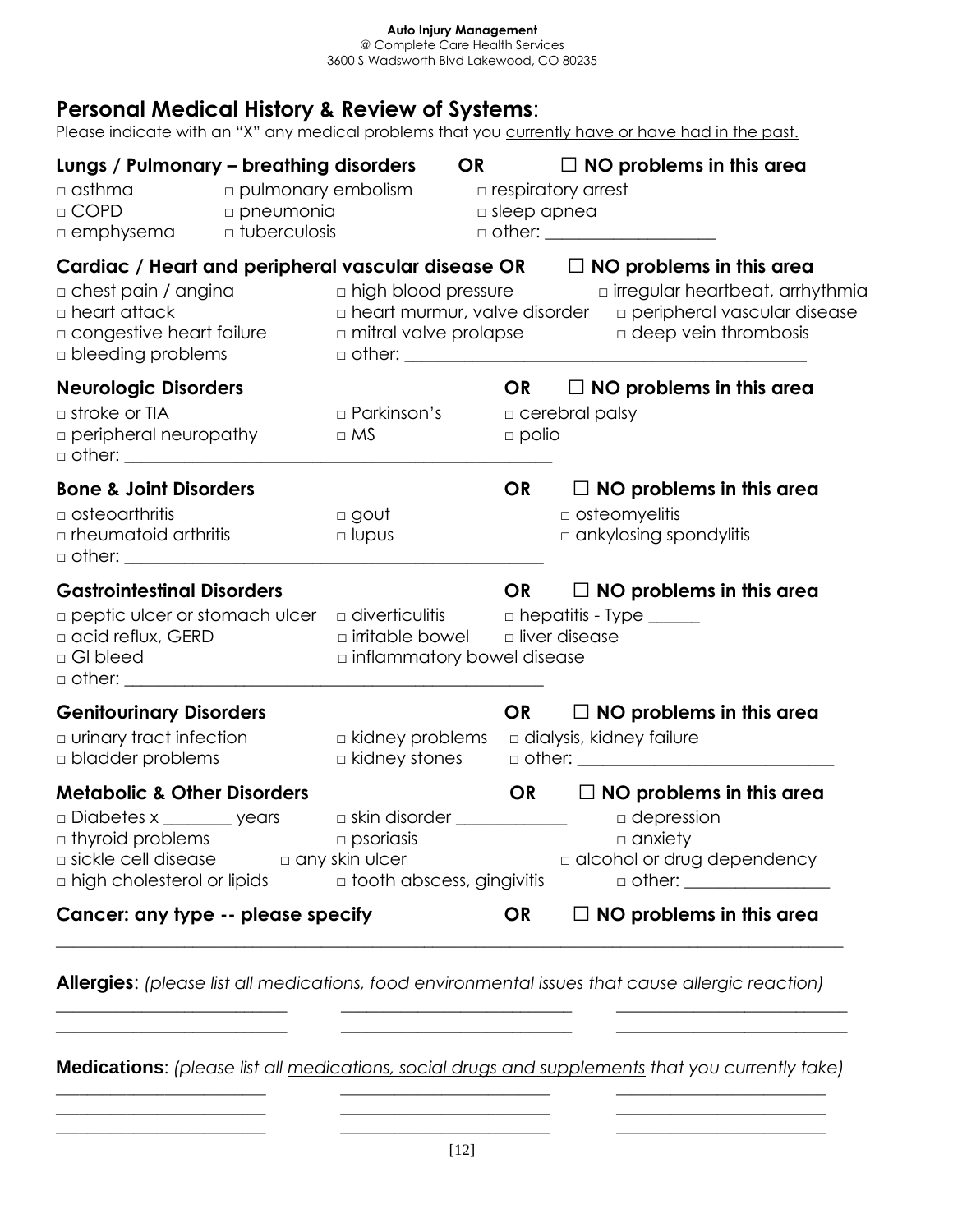@ Complete Care Health Services 3600 S Wadsworth Blvd Lakewood, CO 80235

|                                                                                                                                                                                                                                                                                                                                                                                                                                                                                                                                                                                                                                                                                                                                     | <u> 2000 - 2000 - 2000 - 2000 - 2000 - 2000 - 2000 - 2000 - 2000 - 2000 - 2000 - 2000 - 2000 - 2000 - 2000 - 200</u> |                                                                            | <b>Surgical History:</b> Please list ALL previous surgery / approximate date on which it was performed: |
|-------------------------------------------------------------------------------------------------------------------------------------------------------------------------------------------------------------------------------------------------------------------------------------------------------------------------------------------------------------------------------------------------------------------------------------------------------------------------------------------------------------------------------------------------------------------------------------------------------------------------------------------------------------------------------------------------------------------------------------|----------------------------------------------------------------------------------------------------------------------|----------------------------------------------------------------------------|---------------------------------------------------------------------------------------------------------|
| Other medical problems NOT included above, Yes a (Use back of sheet to explain)                                                                                                                                                                                                                                                                                                                                                                                                                                                                                                                                                                                                                                                     |                                                                                                                      |                                                                            |                                                                                                         |
| <b>Family Health History:</b><br>Please indicate with an "X" any significant family medical history or problems.                                                                                                                                                                                                                                                                                                                                                                                                                                                                                                                                                                                                                    |                                                                                                                      |                                                                            |                                                                                                         |
| $\Box$ asthma<br>OCOPD or Emphysema and ther lung : compared to COPD or Emphysema                                                                                                                                                                                                                                                                                                                                                                                                                                                                                                                                                                                                                                                   |                                                                                                                      | $\square$ tuberculosis $\square$ sleep apnea                               |                                                                                                         |
| $\Box$ heart attack, myocardial infarction $\Box$ congestive heart failure<br>$\square$ irregular heartbeat, arrhythmia                                                                                                                                                                                                                                                                                                                                                                                                                                                                                                                                                                                                             |                                                                                                                      |                                                                            | $\Box$ bleeding problems $\Box$ Peripheral neuropathy                                                   |
| $\Box$ osteoarthritis<br>□ rheumatoid arthritis □ Other bone & joint: <u>■ ■</u>                                                                                                                                                                                                                                                                                                                                                                                                                                                                                                                                                                                                                                                    | D Lupus D gout                                                                                                       |                                                                            |                                                                                                         |
| $\Box$ acid reflux, GERD $\Box$ inflammatory bowel disease<br>$\square$ liver disease                                                                                                                                                                                                                                                                                                                                                                                                                                                                                                                                                                                                                                               | □ other GI :_____________________                                                                                    |                                                                            | $\square$ hepatitis - Type $\_\_$                                                                       |
| $\Box$ kidney problems $\Box$ dialysis, kidney failure $\Box$ diabetes $\Box$ psoriasis<br>$\Box$ high cholesterol or lipids $\Box$ thyroid problems $\Box$ sickle cell disease<br>$\square$ any skin ulcer                                                                                                                                                                                                                                                                                                                                                                                                                                                                                                                         | <b>D</b> Malignant hyperthermia                                                                                      |                                                                            |                                                                                                         |
| Family Cancer: any type -- please specify                                                                                                                                                                                                                                                                                                                                                                                                                                                                                                                                                                                                                                                                                           |                                                                                                                      |                                                                            |                                                                                                         |
| Other Family medical problems NOT included above (explain)                                                                                                                                                                                                                                                                                                                                                                                                                                                                                                                                                                                                                                                                          |                                                                                                                      |                                                                            |                                                                                                         |
| Social Habits: (regular "Pre" - Automobile crash)<br><b>Smoking:</b> Yes __ No If yes, Ave: ____ Packs per Day, for ____ years<br><b>Alcohol:</b> <u>Canacceptes</u> No If yes, Number of drinks per week <u>Community</u><br><b>Caffeine:</b> Yes No If yes, Number of drinks per day<br><b>Exercise:</b> Yes No If yes, _______ time per week, ______% Aerobic / ____% Weights<br>Children: Yes No If yes, Ages: 100 No. 100 Ages: 100 No. 100 Ages: 100 No. 100 No. 100 No. 100 No. 100 No. 100 No. 100 No. 100 No. 100 No. 100 No. 100 No. 100 No. 100 No. 100 No. 100 No. 100 No. 100 No. 100 No. 100 No. 100<br>Sleep: Average ____ hours per Night<br>Hobbies/ Recreational Activities: National Section 2014 12:30 and 2014 |                                                                                                                      |                                                                            |                                                                                                         |
| ****                                                                                                                                                                                                                                                                                                                                                                                                                                                                                                                                                                                                                                                                                                                                |                                                                                                                      | I ATTEST THAT I, have reviewed pages 1 through 13 of this Auto Collision / | Personal Injury Intake form and the information I have provided, is to the best of my                   |

**recollections, Truthful / Factual / Accurate. \*\*\*\***

| <b>Name Printed:</b> | (If for/minor's name) |
|----------------------|-----------------------|
|                      |                       |

**Signature Date** 

**\_\_\_\_\_\_\_\_\_\_\_\_\_\_\_\_\_\_\_\_\_\_\_\_\_\_\_\_\_\_\_\_\_\_\_\_\_\_\_\_\_\_\_\_\_\_\_\_\_ \_\_\_\_\_\_\_\_\_\_\_\_\_\_\_\_\_\_\_\_\_\_\_\_**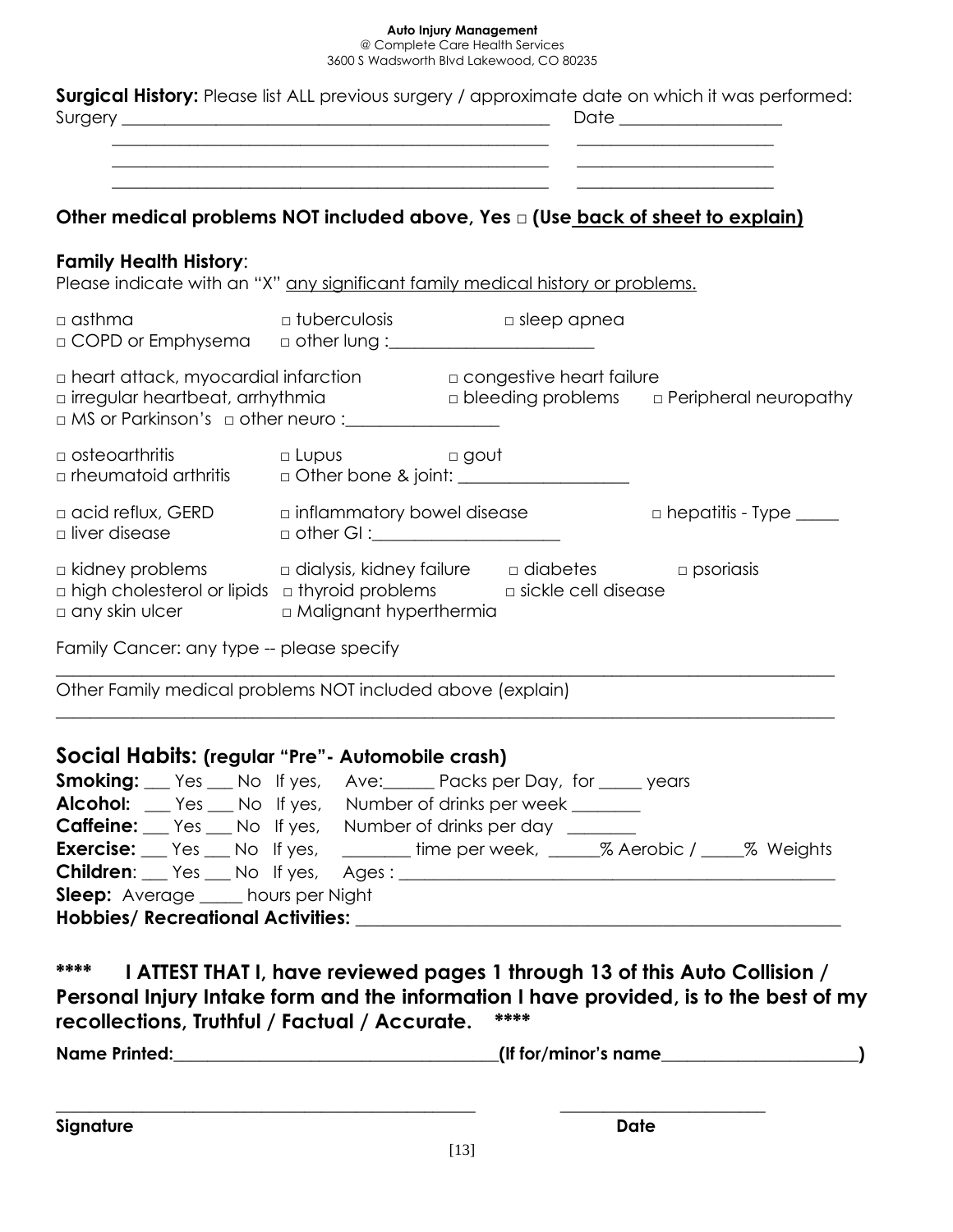@ Complete Care Health Services 3600 S Wadsworth Blvd Lakewood, CO 80235

## **Office Policies/Fees/Assignment of Benefits**

## **Consent to Treatment or Testing with Liability Release:**

You authorize Complete Care Health Services Inc (CCHS), and its authorized subsidiaries and technicians, to administer treatment and/or testing. Furthermore, while the chances of injury are slim, you agree to hold CCHS and its staff without fault for any injuries that may occur during the procedures or advice given to you. Special note to patients with breast augmentation: although rare, there may be risk of implant rupture. Please advise your chiropractic physician before any manipulation/adjustment procedure.

## **Verification of Non-Pregnancy:**

You attest to the best of your knowledge that you are not pregnant, nor is pregnancy suspected at this particular time. If you think you might be pregnant, please advise your CCHS physician or CCHS technician.

#### **Release of Patient Records:**

You authorize CCHS to furnish your insurance carrier, attorney, and/or referring physician with documentation/reports relating to the case history, examination, diagnosis, treatment, and prognosis. This release of records is pursuant to the representative above as only for the accident/illness for which you are being treated for. Furthermore, CCHS has the right to release any and all records required for remuneration purposes. Fees relating to such records are the patient's responsibility. If requesting records and/or reports, fees for such records/reports must be prepaid.

#### **Missed Appointment Fees:**

If you cannot make an appointment and need to cancel, we require a **minimum 24-hour** advance notice. Should we not receive such notice, a minimum \$55 no show fee, or the equivalent of the service fee you missed, will be assessed to your account. This is a nonreimbursable fee that your insurance WILL not pay and is your sole responsibility.

#### **Returned Checks/Insufficient Funds:**

Returned checks, insufficient funds, or expired debit/credit cards have a \$45 per incident fee.

## **Special Arrangements/Agreements:**

Any special arrangements/agreements must be in writing. No verbal agreements.

## **Verification of Information/Financial Responsibility:**

Any information asked of me will be accurately given. I understand that providing incorrect information can be dangerous to my health and possibly illegal. I also authorized payment to be made directly to CCHS in the amount due for all service charges for myself and my eligible dependents. I understand that my insurance carrier may pay less than the actual bill for services. I agree to be responsible for all services rendered on my behalf or my dependents. Any collection fees, court costs, attorney fees, refund check fees, insufficient funds fees, and interest fees are the responsibility of the person(S), including parent and/or legal guardian, named on the account.

I certify that I have read and understand the above information to the best of my knowledge.

| <b>Name Printed:</b> | (If for a minor, minor's name: |
|----------------------|--------------------------------|
| Signature:           | Date:                          |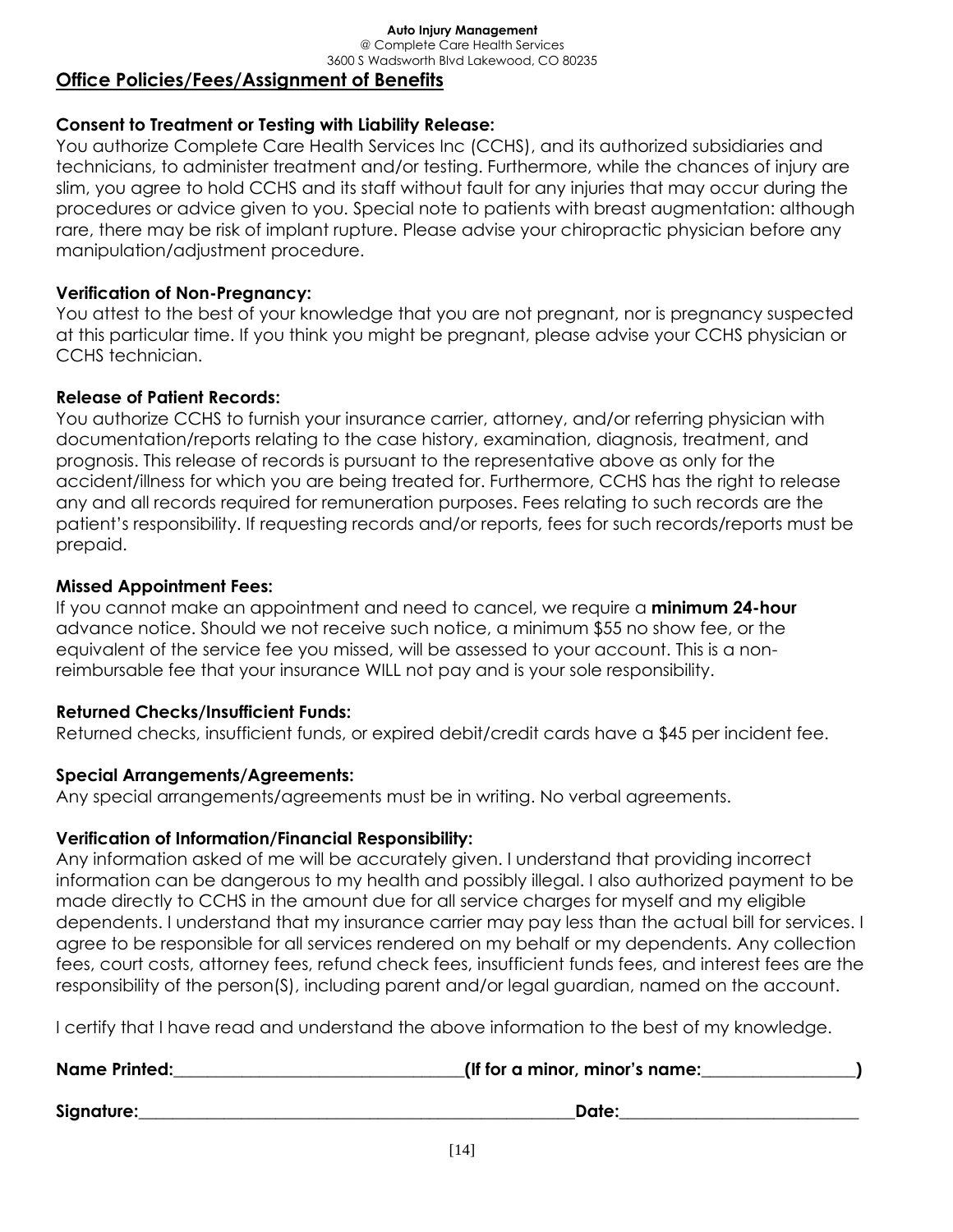@ Complete Care Health Services 3600 S Wadsworth Blvd Lakewood, CO 80235

#### **HIPPA Laws:**

This office follows HIPPA law standards described below. We cannot discuss any patients' care or even acknowledge if they are a patient, including family members, without written permission given first hand by the patient and/or legal guardian themselves.

## **HIPPA Notice of Information Practices**

- 1. Complete Care Health Services (CCHS) may use and disclose protected health information for treatment, payment, and health care operations. Example of these include, but are not limited to, request (e.g. by preschool, life insurance, sports physical, referral to nursing homes, foster care homes, home health agencies, and/or referral to other health providers for treatment), payments (e.g. workers compensation, general insurance companies for claims including coordination of benefits with other insurers and collections agencies), healthcare operations (e.g. internal quality control and assurance).
- 2. CCHS is permitted or required to use or disclose protected health information without the individual's written consent or authorization in certain circumstances. Two examples: public health requirements or court orders.
- 3. CCHs will not make any other use or disclosure of a patient's protected health information without the individual's written authorization. Such authorization may be revoked at any time. Revocation must be done in writing.
- 4. CCHS may, at times, contact the patient to provide appointment reminders or information regarding treatment alternatives or other health related benefits and services that may be of interest to the individual patient.
- 5. CCHS will abide by the terms of this notice or the notice currently in effect at the time of the disclosure.
- 6. CCHS reserves the right to change the terms of its notice as to make any notice provision effective for all protected health information that it maintains.
- 7. CCHS will provide each patient with a copy of any revisions of its notice of information practice at the time of their next visit or at their last known address. If there is a need to use or disclose any protected health information of the patient, copies may also be obtained at any time from our office.
- 8. Any person/patient may file a complaint to the practice and to the Secretary of Health and Human Services if they believer their privacy rights have been violated. To file a complaint with the practice, please contact the Privacy Officer at the above address and or phone number. All complaints will be addressed and the results will be reported to the Corporate Compliance Office/Managing Physician Board of Directors.
- 9. It is CCHS's policy that no retaliatory action will be made against any individual who submits or conveys a complaint of suspected or actual non-compliance of the privacy standards.
- 10. The name, title, and telephone number for the person in the office to contact for further information: Dr. Kevin Luck, President, (303) 985-0646
- 11. The effective date (cannot be earlier than the date on which the notice is printed or otherwise signed)